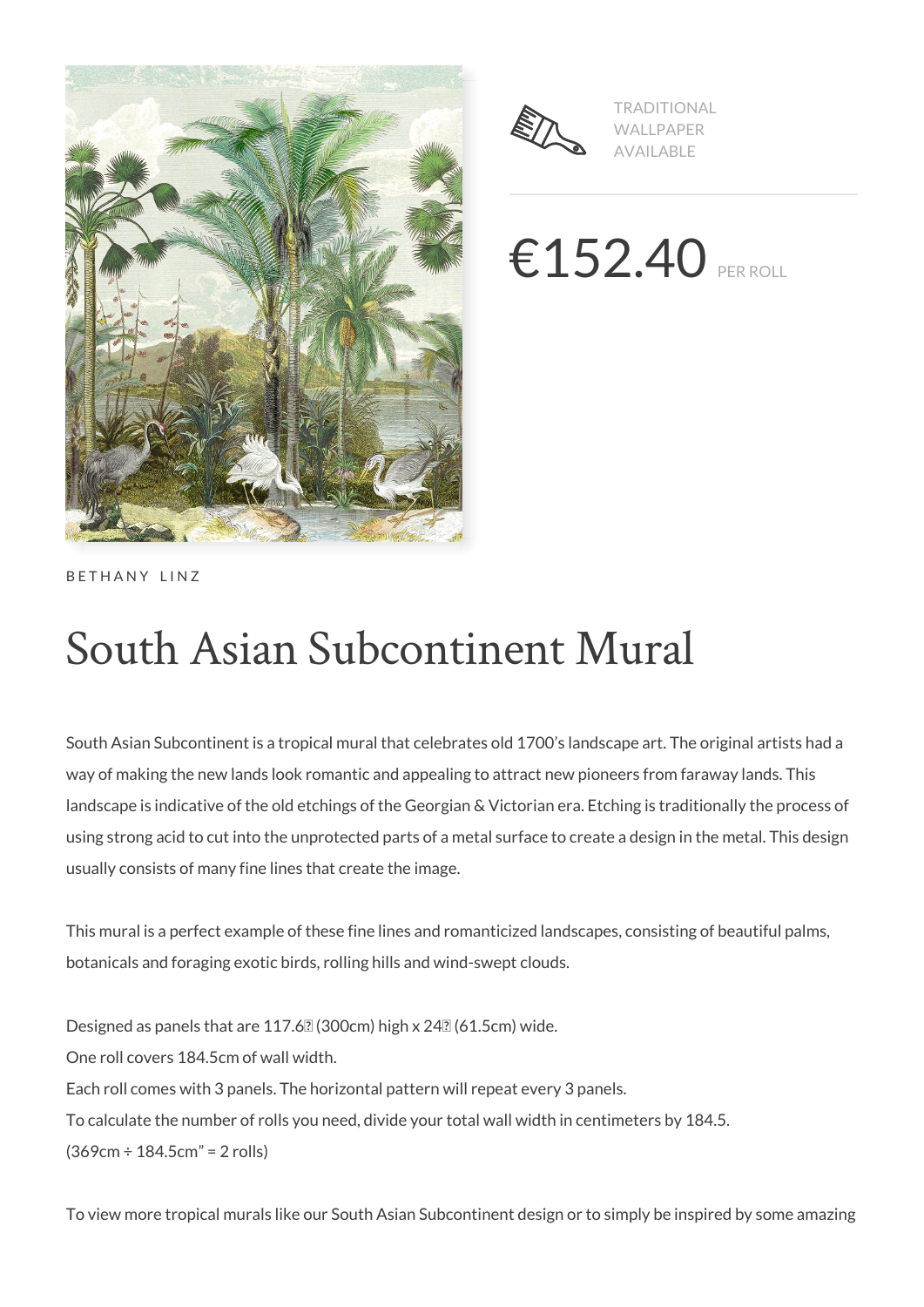interiors, follow our **[Instagram](https://www.instagram.com/miltonandking/)**. It's packed full of striking images and sensational ideas.

**Made to order.** Ships in 4-5 days

Note: *Samples are provided for review of the material, pattern scale and print technique—they are not intended to be used for colour matching purposes. There can be slight shifts in colour between runs, so your wallpaper may vary slightly from sample colouring.*

*Please ensure that you order the correct amount as we do not guarantee that rolls printed in different batches will be an exact match.*

| ROLL DIMENSIONS        |                   | 24" (61.5cm) x 29.5ft (9m)                               |                   |          |
|------------------------|-------------------|----------------------------------------------------------|-------------------|----------|
| PATTERN REPEAT         |                   | No Vertical Repeat / Repeats Horizontally Every 3 Panels |                   |          |
| PATTERN MATCH          |                   | <b>Straight Match</b>                                    |                   |          |
| <b>FINISH</b>          |                   | Pre-trimmed Butt Join                                    |                   |          |
| CLEANABILITY           |                   | Washable                                                 |                   |          |
| USAGE                  |                   | Domestic & Commercial                                    |                   |          |
|                        | ▌                 |                                                          |                   |          |
| GOOD LIGHT<br>FASTNESS | PASTE THE<br>WALL | STRAIGHT<br>MATCH                                        | <b>STRIPPABLE</b> | WASHABLE |

#### BETHANY LINZ

Bethany Linz is an Australian artist and textile designer who launched two collections with Milton & King as well as two new cactus designs. Aged With Grace is a collection inspired by old hand-painted murals. Hence, they feature how these works of art seem to grow even more beautiful over the years. The aesthetic is tropical yet rustic. Young At Heart is Bethany's first kids collection. The focus here is on educational wallpaper as well as simply playful and cheerful wallpaper. Both of these collections of wallpapers and fabrics concern time. However short or however long, there is beauty to behold. Shop for Bethany Linz's wallpapers and fabrics and enrich your space. [Read More....](https://www.miltonandking.com/blog/who-is-bethany-linz/)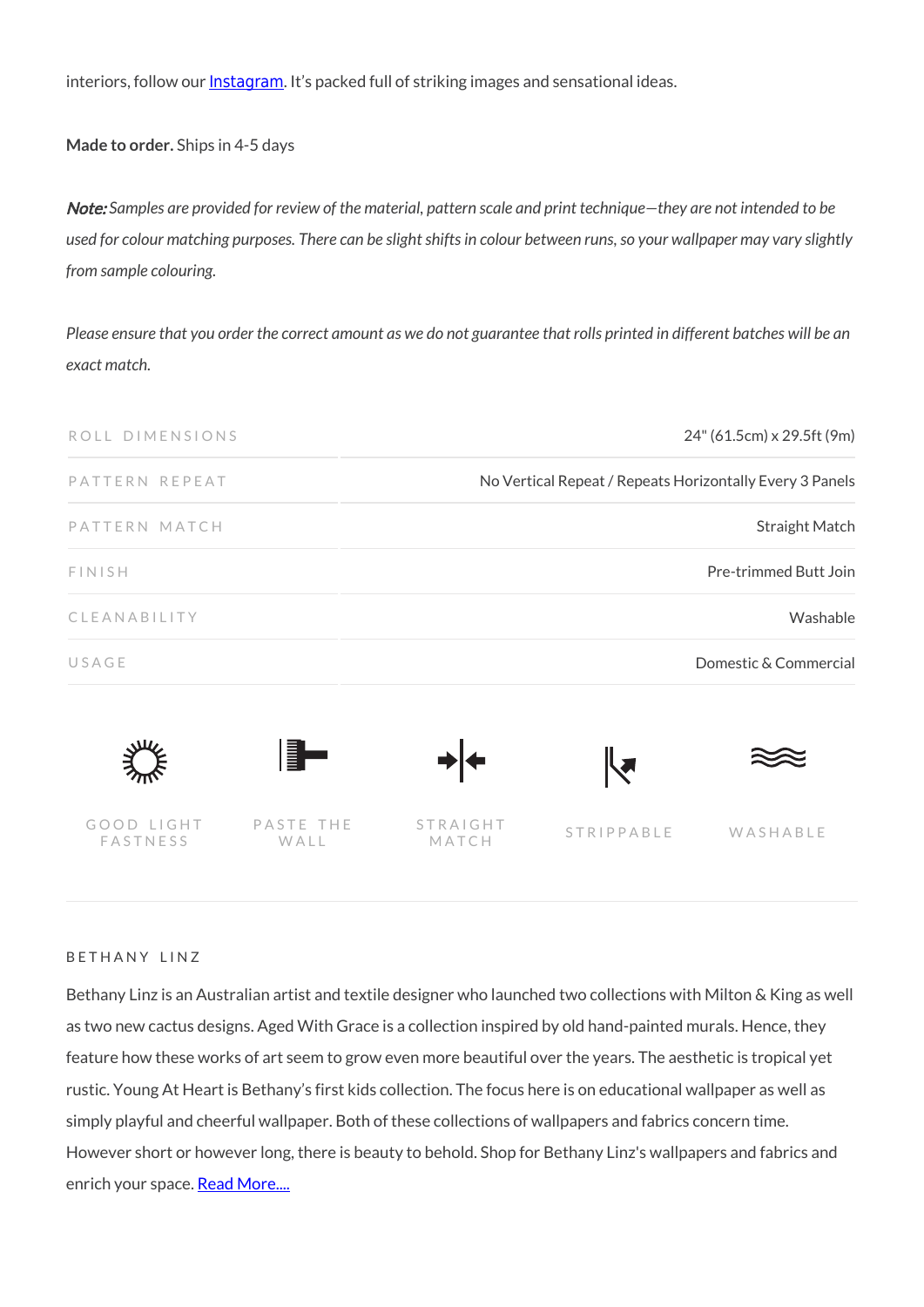#### ADDITIONAL INFORMATION

If you are searching for baroque wallpapers in the UK? Then you can rest easy as you have found what you are looking for! Our exclusive wallpaper collections are manufactured on a high quality, luxurious wallpaper base with all the precision and care you would expect from a global wallpaper producer. Created to pack an interior design punch, our designer wallpapers are unique as they are exclusive. Combined with superior customer support and quick delivery times throughout the UK.

#### **Non-woven wallpaper advantages**

The most user-friendly wallpaper on the market.

Sourced from FSC Certified Forests and printed with water-based ink. Milton & King Luxury Wallpapers are earth friendly, and totally 100% vinyl-free.

Breathable – Our high quality wallpapers are breathable, helping them endure mould and mildew conditions. Thus, perfect to decorate bathrooms, kitchens and laundries.

Paste-The-Wall – Made from both natural and non-porous synthetic fibres. These non-woven wallpapers will not absorb moisture from the adhesive. Simply apply the paste directly to the wall. The paper will not expand or contract with no booking time required.

The wallpaper rolls are finished precisely to have no overlap. Meaning the panels simply butt up to each other for ease of installation.

Cleanable – Dirt, dust and other marks can be simply cleaned using a damp cloth with soapy water.

Durable – These designer wallpapers are also heard wearing and tear-resistant. This is a great advantage as the wallpapers will not get torn during installation or removal.

Easy to Remove – Once completely dry, our high quality wallpapers will come off easily. It should come down in full sheets with no need for the dreaded steamer or water. Without causing any damage to the walls upon their removal

Roll Size – 24" wide x 33' long. Our rolls are the equivalent to a US double roll providing 65 square feet per roll.